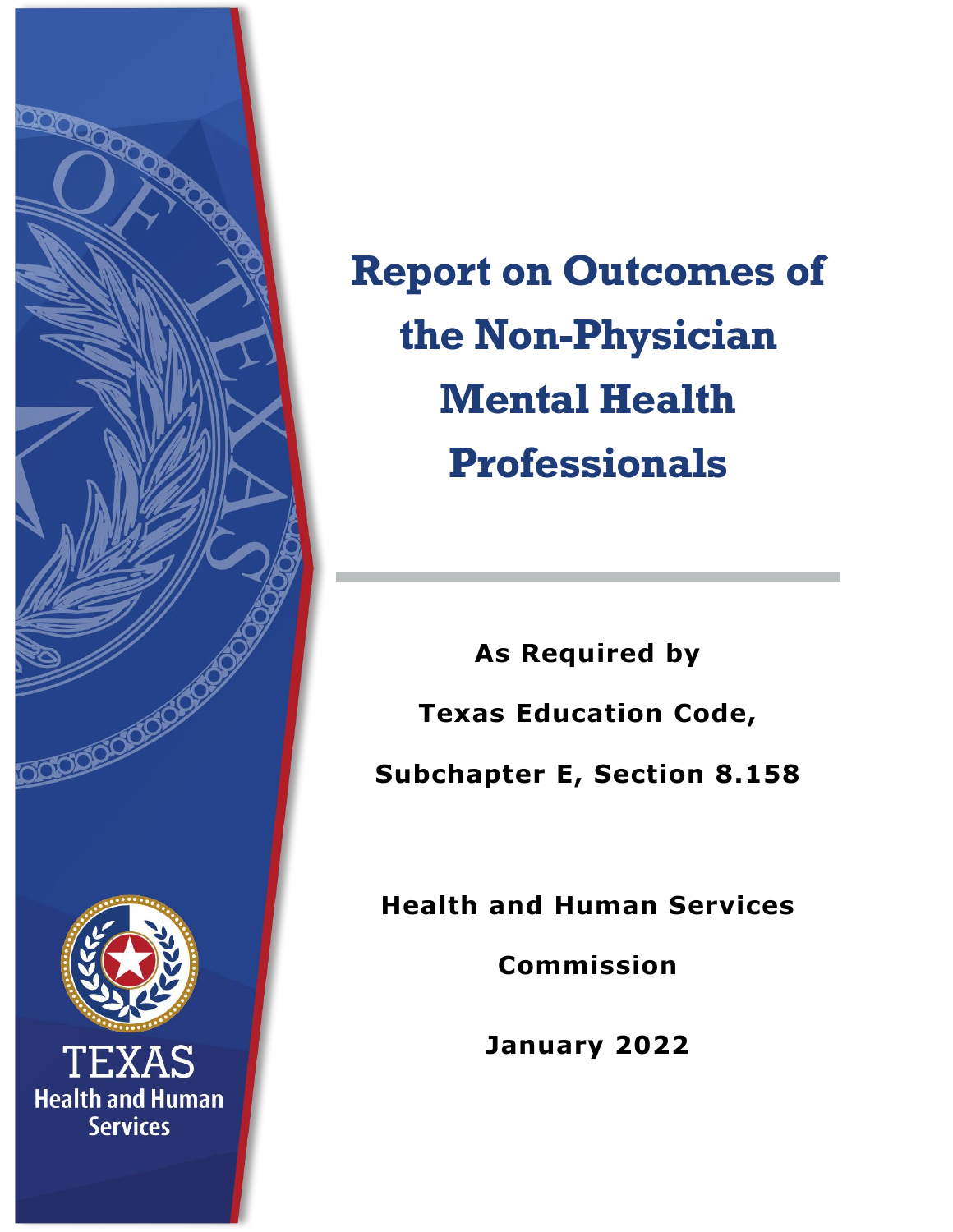# **Table of Contents**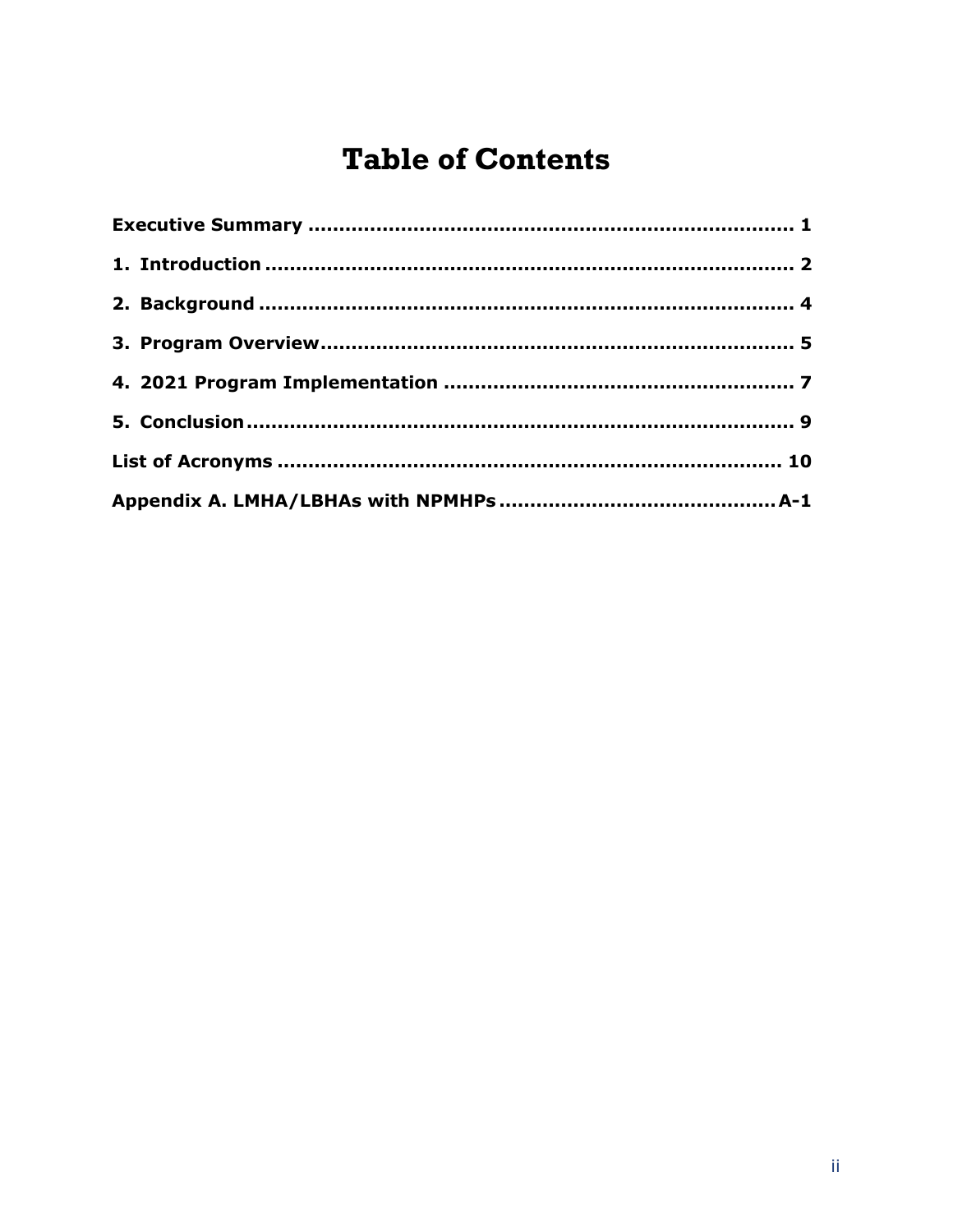#### <span id="page-2-0"></span>**Executive Summary**

The Texas Education Code, Chapter 8, Subchapter  $E^1$  $E^1$ , Section 8.152 directs local mental health authorities and local behavioral health authorities (LMHAs/LBHAs) to employ a non-physician mental health professional (NPMHP). Pursuant to this legal requirement, the NPMHP will serve as a mental health and substance use resource for school districts located in the region served by a regional Education Service Center (ESC) and in which a LMHA/LBHA also provides services.

The Health and Human Services Commission (HHSC) contracts with 20 LMHAs/LBHAs to hire a NPMHP and establish a Memorandum of Understanding (MOU) with the local ESC to implement Subchapter E. The 20 LMHAs/LBHAs provide monthly reports describing the type and number of activities conducted by the NPMHP. Additionally, the NPMHPs report the total number of people trained in mental health and substance use and misuse prevention.

Significant findings of the [2](#page-2-2)021 annual report<sup>2</sup> include:

- 916 instances of sharing mental health and substance use prevention resources, including best practices and research-based practices;
- 462 initiatives facilitated addressing mental health and substance use and misuse prevention; and
- 582 trainings provided on topics, such as Mental Health First Aid, grief and trauma, and substance use and misuse prevention and intervention.

<span id="page-2-1"></span><sup>1</sup> <https://statutes.capitol.texas.gov/Docs/ED/htm/ED.8.htm>

<span id="page-2-2"></span><sup>2</sup> Data compiled from January 2021 to October 2021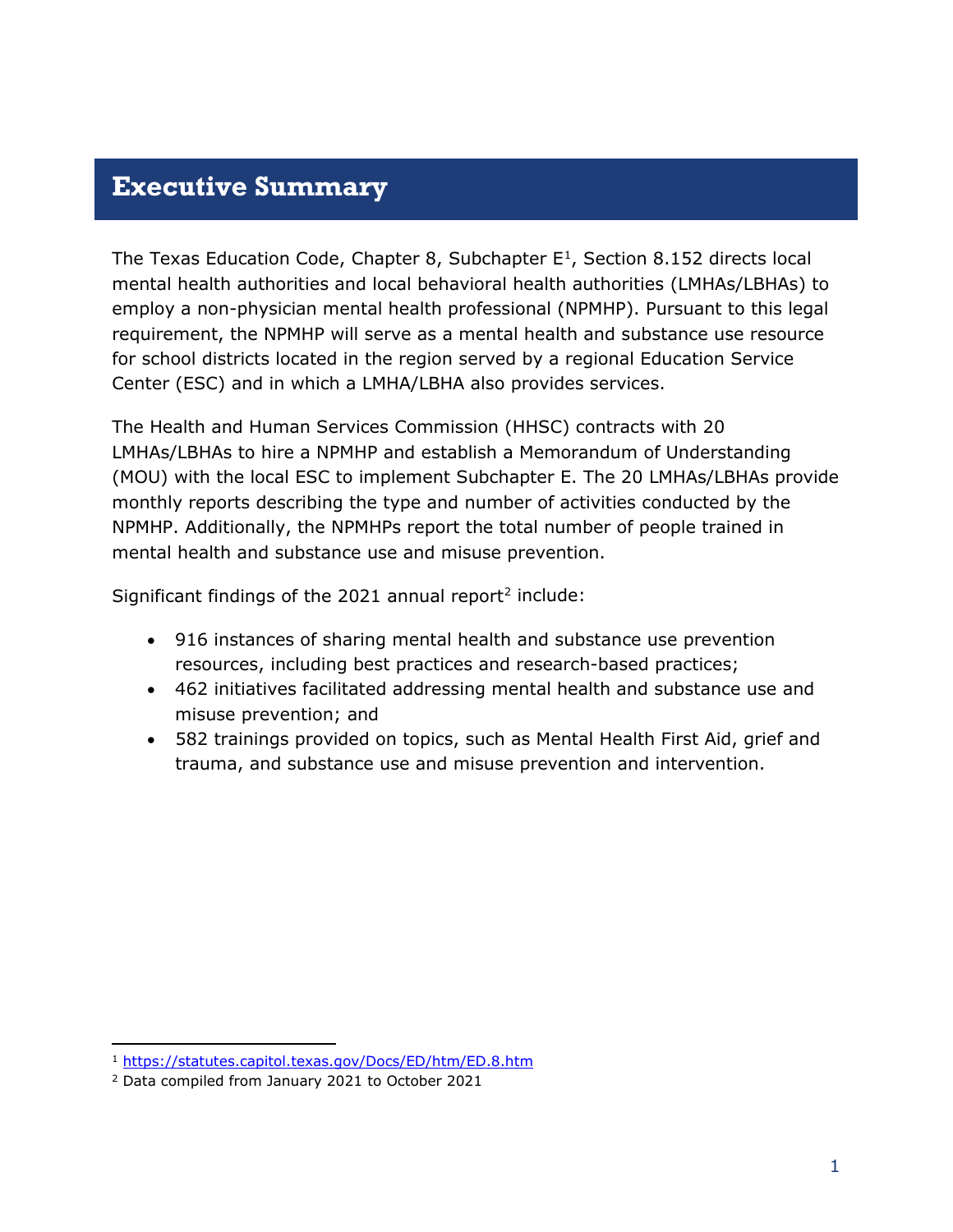#### <span id="page-3-0"></span>**1. Introduction**

The overall goal of Texas Education Code, Chapter 8, Subchapter E is to address mental health needs and provide substance use and misuse prevention for children and adolescents by increasing awareness, supporting initiatives, and building skills and effective strategies among the members of the larger school community. Section 8.153 requires LMHAs/LBHAs and ESCs to collaborate to hire and support NPMHPs. This partnership leverages the LMHA/LBHA expertise in mental health services and the ESC's expertise in supporting school districts, positioning the NPMHP to serve as an effective liaison to the school communities by providing resource information and training for school personnel, families, and children.

Pursuant to Section 8.155, an NPMHP employed under Subchapter E shall, to the greatest extent possible, work collaboratively with the regional ESC and shall act as a resource for the ESC and school district personnel by:

- Building awareness and knowledge of mental health and co-occurring mental health and substance use disorders;
- Assisting personnel with implementing initiatives related to mental health or substance use under state law or agency rules, interagency MOUs, and related programs;
- Ensuring awareness of:
	- The list of recommended best-practice programs and research-based practices developed under Section 38.351, Education Code;
	- Other public and private mental health and substance use prevention, treatment, and recovery programs available in the school district, including evidenced-based programs provided by an LMHA/LBHA and other public and private mental health providers; and
	- Other available public and private mental health and substance use prevention, treatment, and recovery program resources administered by the LMHA/LBHA or HHSC to support school districts, students, and families.
- Facilitating monthly training opportunities on:
	- ▶ Mental Health First Aid;
	- The effects of grief and trauma and providing support to children with intellectual or developmental disabilities who suffer from grief or trauma; and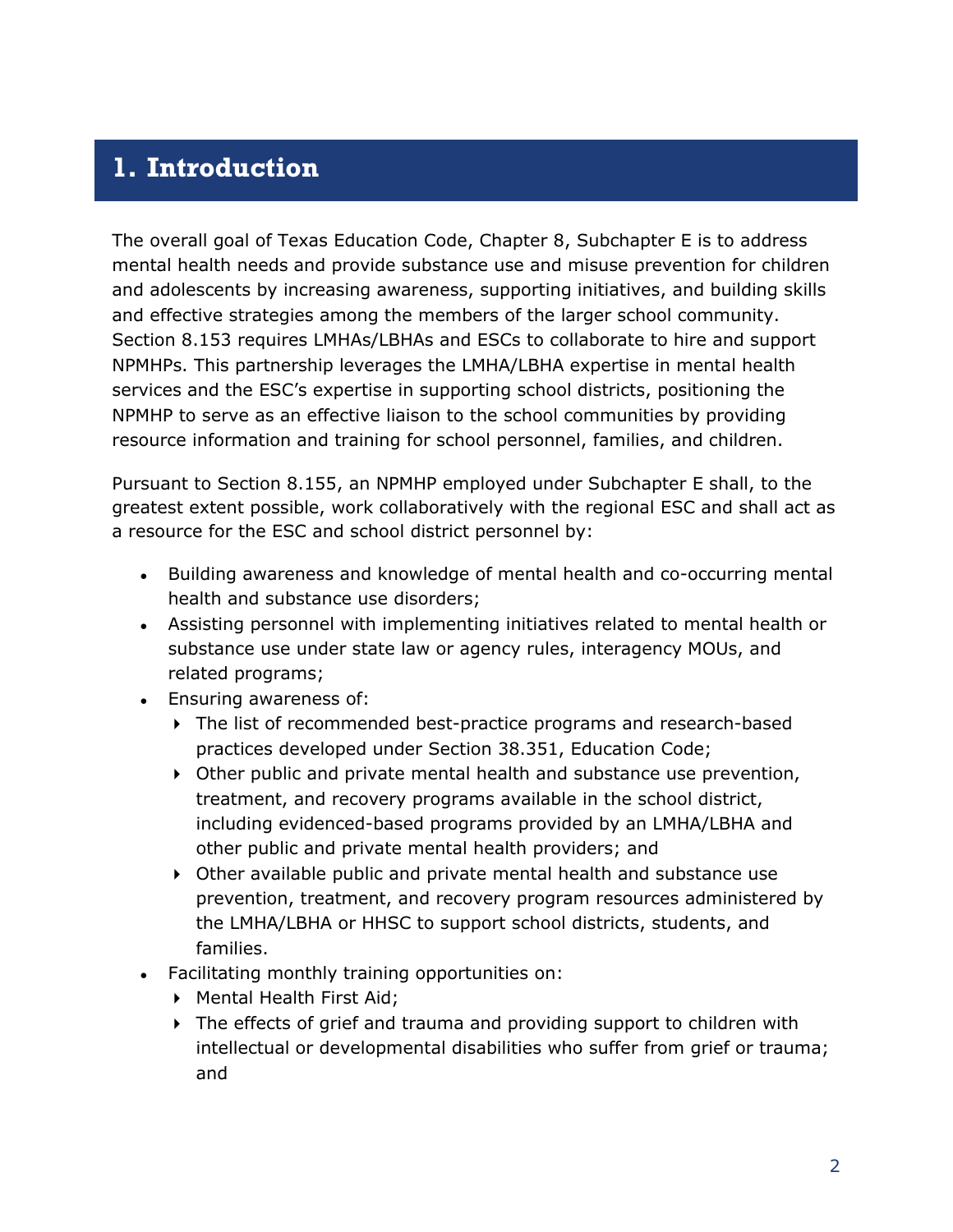Prevention and intervention programs that are effective in helping students cope with the pressures of alcohol, cigarettes, illegal drug use, or misuse of prescription drugs.

Pursuant to Section 8.158, LMHAs/LBHAs are required to submit annual reports to HHSC regarding outcomes from services provided by NPMHPs. HHSC compiles the reports and submits an annual report to the legislature on the outcomes for school districts and students resulting from the training and community outreach provided by the NPMHP. The report to the legislature and the Collaborative Task Force on Public School Mental Health Services is due by January 31 of each calendar year.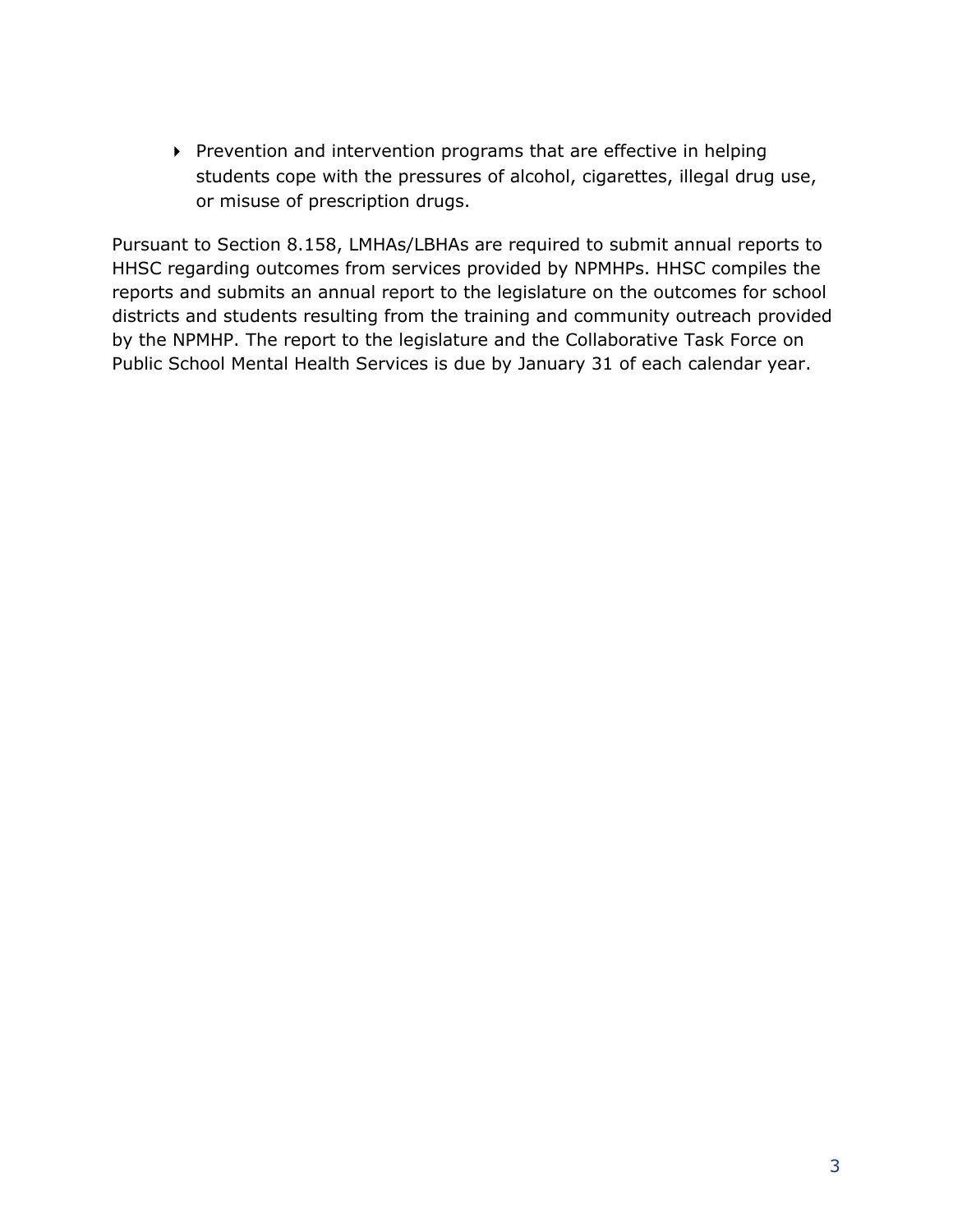#### <span id="page-5-0"></span>**2. Background**

The impact of COVID-19 has exacerbated existing challenges faced by students and families as well as created additional stressors to students, families and the school communities that serve them. According to Texans Care for Children, a statewide non-profit, non-partisan, multi-issue children's policy organization, the balance of returning to school, recovering lost academic instruction and maintaining the health of the students and staff is crucial for a successful year. Among the three key recommendations to schools, Texans Care for Children lists 1) preparing and supporting teachers and school staff by increasing awareness of how students of different ages are likely to respond to uncertainty, fear, and stress and how trauma-informed practices can help students be better learners; 2) how to identify students who may be struggling and need more support; and 3) how to request assistance. $3$  Through the activities of the NPMHP, school personnel are equipped with the information and tools to help ensure students get the help they need in the classroom and in their community.

Education Code, Subchapter E, Section 8.152 directs LMHAs/LBHAs to employ a NPMHP to serve as a mental health and substance use and misuse prevention resource through a collaboration with the 20 ESCs and specifically requires an ESC to provide an NPMHP with a workspace to carry out professional duties to increase opportunities for joint efforts in outreach and service delivery to school communities.

The ESCs' role is to build the capacity of the Texas public education system to enable all students to achieve their full potential, while the LMHAs/LBHAs' purpose is to provide and connect to community mental health services. The goal of establishing a formal collaboration is to maximize each entity's expertise in providing resources to support school personnel and school communities, ensuring the health and well-being of Texas children.

<span id="page-5-1"></span><sup>3</sup> [https://txchildren.org/posts/2021/8/20/back-to-school-basics-how-tx-schools-can-support-mental](https://txchildren.org/posts/2021/8/20/back-to-school-basics-how-tx-schools-can-support-mental-health-as-kids-return-amid-the-pandemic)[health-as-kids-return-amid-the-pandemic](https://txchildren.org/posts/2021/8/20/back-to-school-basics-how-tx-schools-can-support-mental-health-as-kids-return-amid-the-pandemic)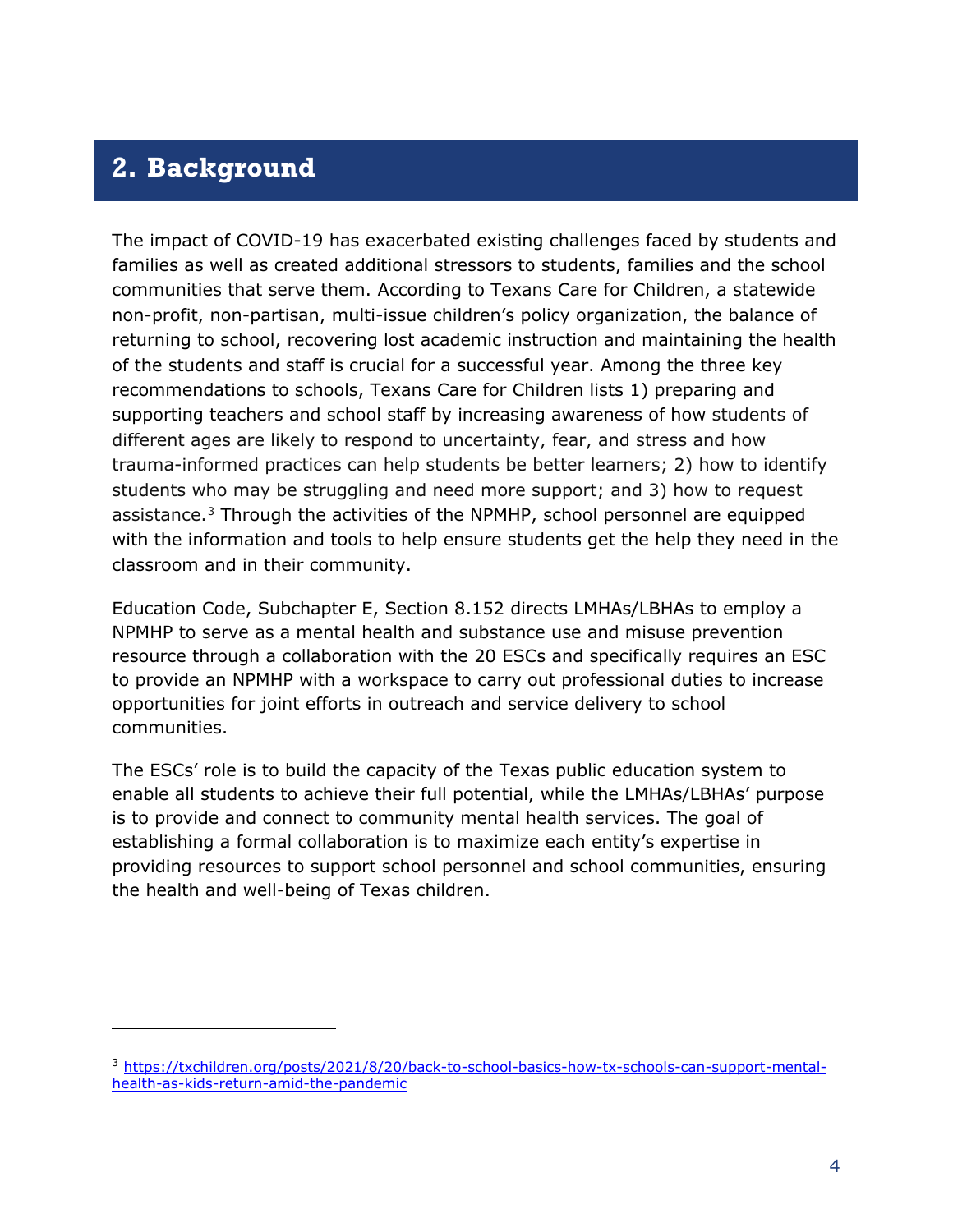## <span id="page-6-0"></span>**3. Program Overview**

HHSC selected the following 20 LMHAs/LBHAs to serve as employers of a NPMHP, requiring participation by the LMHA/LBHA operating primarily in the county where the ESC is located:

- ESC Region 1: Tropical Texas Behavioral Health
- ESC Region 2: Nueces Center for Mental Health and Intellectual Disabilities
- ESC Region 3: Gulf Bend Center
- ESC Region 4: The Harris Center for Mental Health and Intellectual and Developmental Disabilities
- ESC Region 5: Spindletop Center
- ESC Region 6: Tri-County Behavioral Healthcare
- ESC Region 7: Community Healthcore
- ESC Region 8: Lakes Regional Community Center
- ESC Region 9: Helen Farabee Centers
- ESC Region 10: North Texas Behavioral Health Authority
- ESC Region 11: My Health My Resources of Tarrant County
- ESC Region 12: Heart of Texas Region MHMR Center
- ESC Region 13: Integral Care
- ESC Region 14: Betty Hardwick Center
- ESC Region 15: My Health My Resources Services for the Concho Valley
- ESC Region 16: Texas Panhandle Centers
- ESC Region 17: StarCare Specialty Health System
- ESC Region 18: PermiaCare
- ESC Region 19: Emergence Health Network
- ESC Region 20: The Center for Health Care Services

HHSC allocated \$2.3 million from general revenue funds to the 20 LMHAs/LBHAs to cover the cost of a full-time employee and the cost recovery fee to the ESC.

Each employing LMHA/LBHA entered into a MOU with the applicable ESC. HHSC provides ongoing technical assistance to the LMHAs/LBHAs and ESCs. For example, HHSC hosts monthly calls with LMHA/LBHA and ESC leadership that focus on support for overall program implementation and reporting.

Each region differs slightly in the structure of program implementation, enabling the program to be responsive to the needs of the individual school communities. HHSC also hosts a monthly technical assistance call for NPMHPs, focusing on specific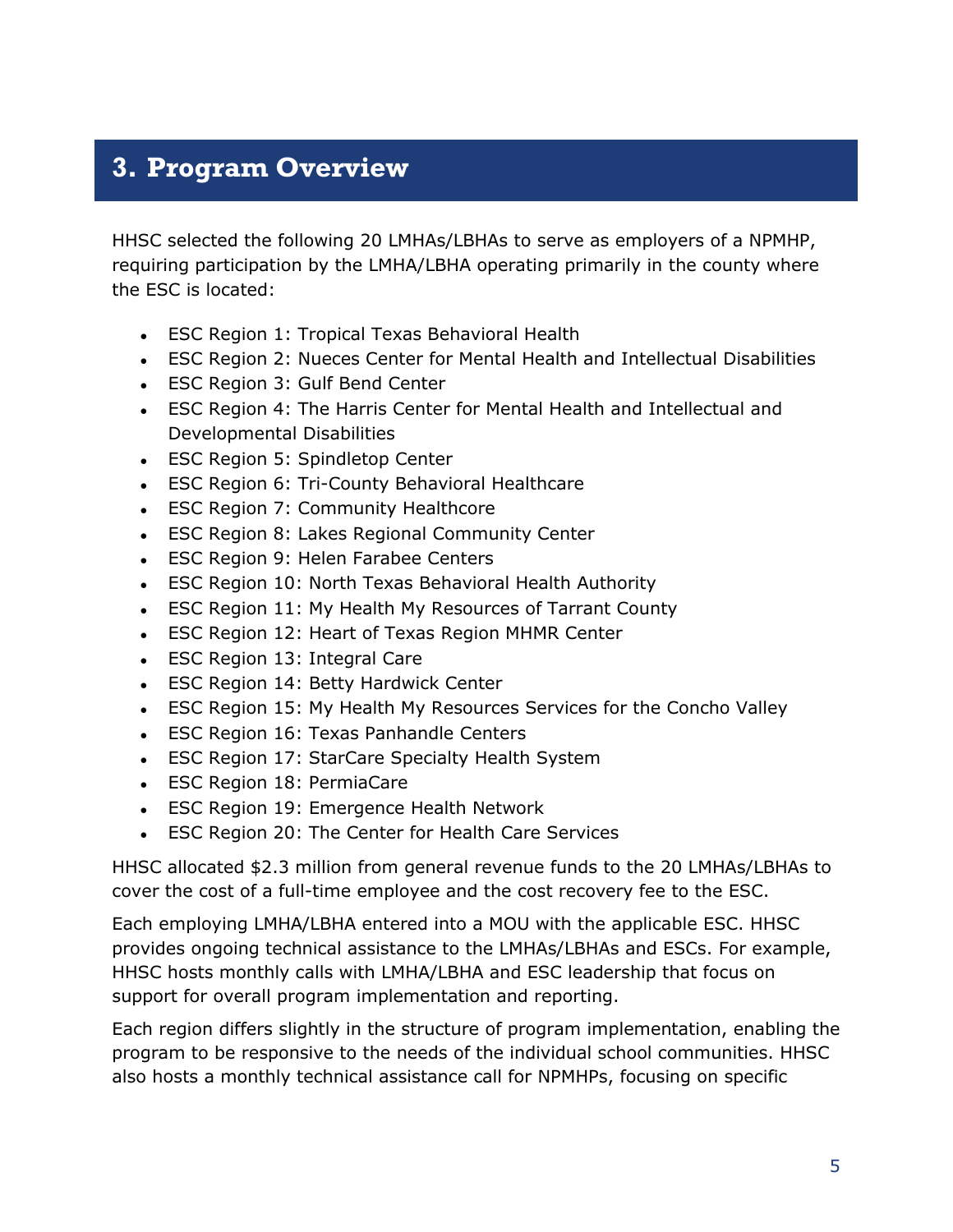issues related to program implementation, resources, and idea-sharing amongst the NPMHPs.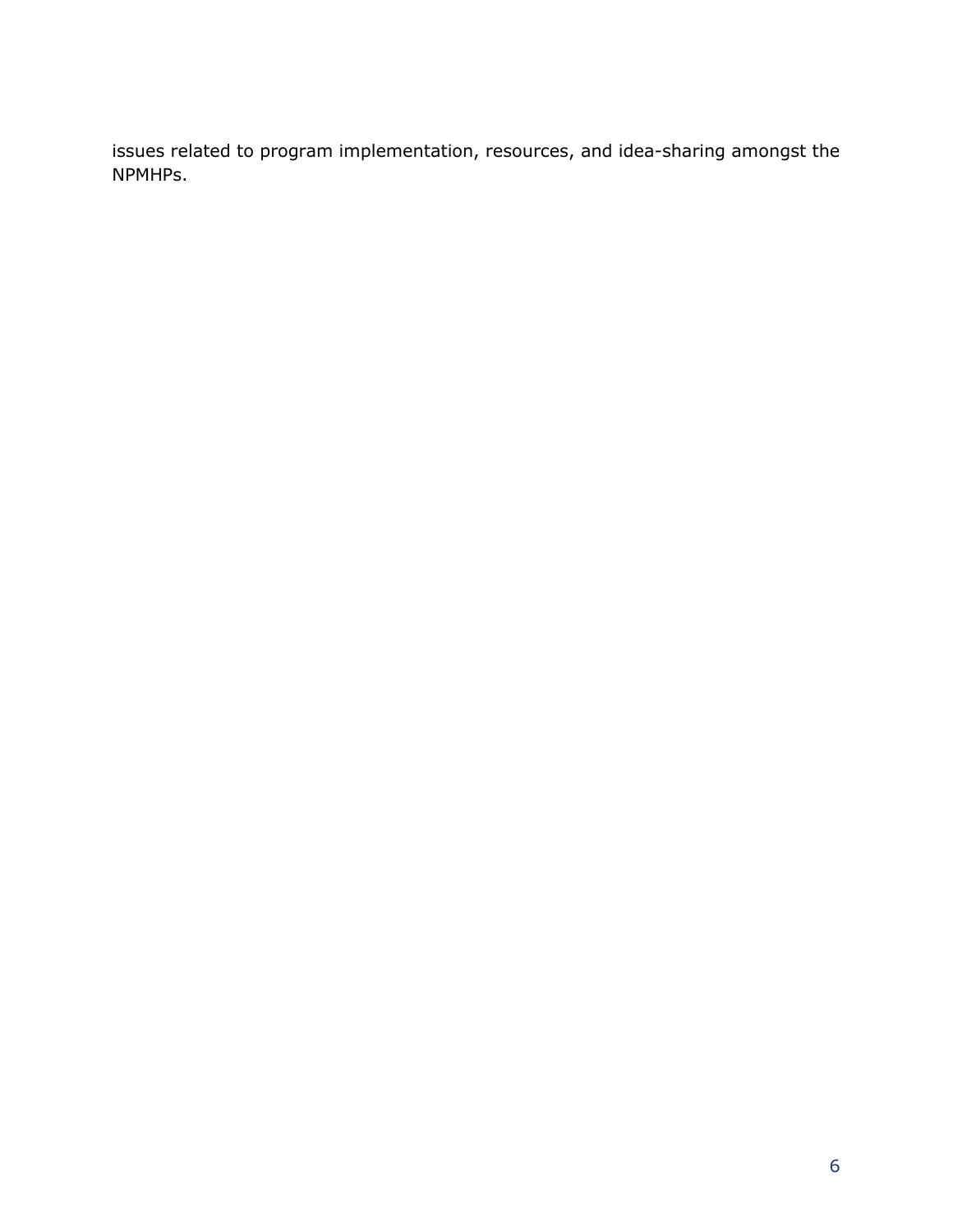### <span id="page-8-0"></span>**4. 2021 Program Implementation**

As of October 31, 2021, 18 of the LMHAs/LBHAs have employed an NPMHP (Appendix A). The majority of the NPMHPs hired were in urban areas or areas with a mix of rural and urban populations within the ESC region.

Table 1 below identifies activities that the NPMHPs provided from January 1, 2021 through September 30, 2021.

#### **Table 1. Activities provided by NPMHPs from January 1, 2021 through September 30, 2021.**

| <b>Activity</b>                                                                                              | Amount                                                           |
|--------------------------------------------------------------------------------------------------------------|------------------------------------------------------------------|
|                                                                                                              |                                                                  |
| The number of times mental and substance use<br>prevention resources were shared                             | 916 times for approximately 858<br>public school districts       |
|                                                                                                              |                                                                  |
| The number of initiatives facilitated to address<br>mental health and substance use and misuse<br>prevention | 462 initiatives for appxoximately 858<br>public school districts |
|                                                                                                              |                                                                  |
| The number of community members trainaed in<br>Mental Health First Aid                                       | 5,756 in 246 trainings                                           |
|                                                                                                              |                                                                  |
| The number of community members trained on<br>the effect of grief and trauma                                 | 16,498 in 287 trainings                                          |
|                                                                                                              |                                                                  |
| The number of community members trained in<br>substance use prevention and interventions                     | 2,783 in 49 trainings                                            |

In 2021, the NPMHPs were able to establish strategic working relationships with the ESC mental health staff to provide services to the multiple school districts within their region. The NPMHPs transitioned to providing both in-person and virtual meetings and training opportunities to meet the needs of evolving online and inperson school formats due to COVID-19 health precautions. This hybrid approach increased access for school personnel to receive resource information and training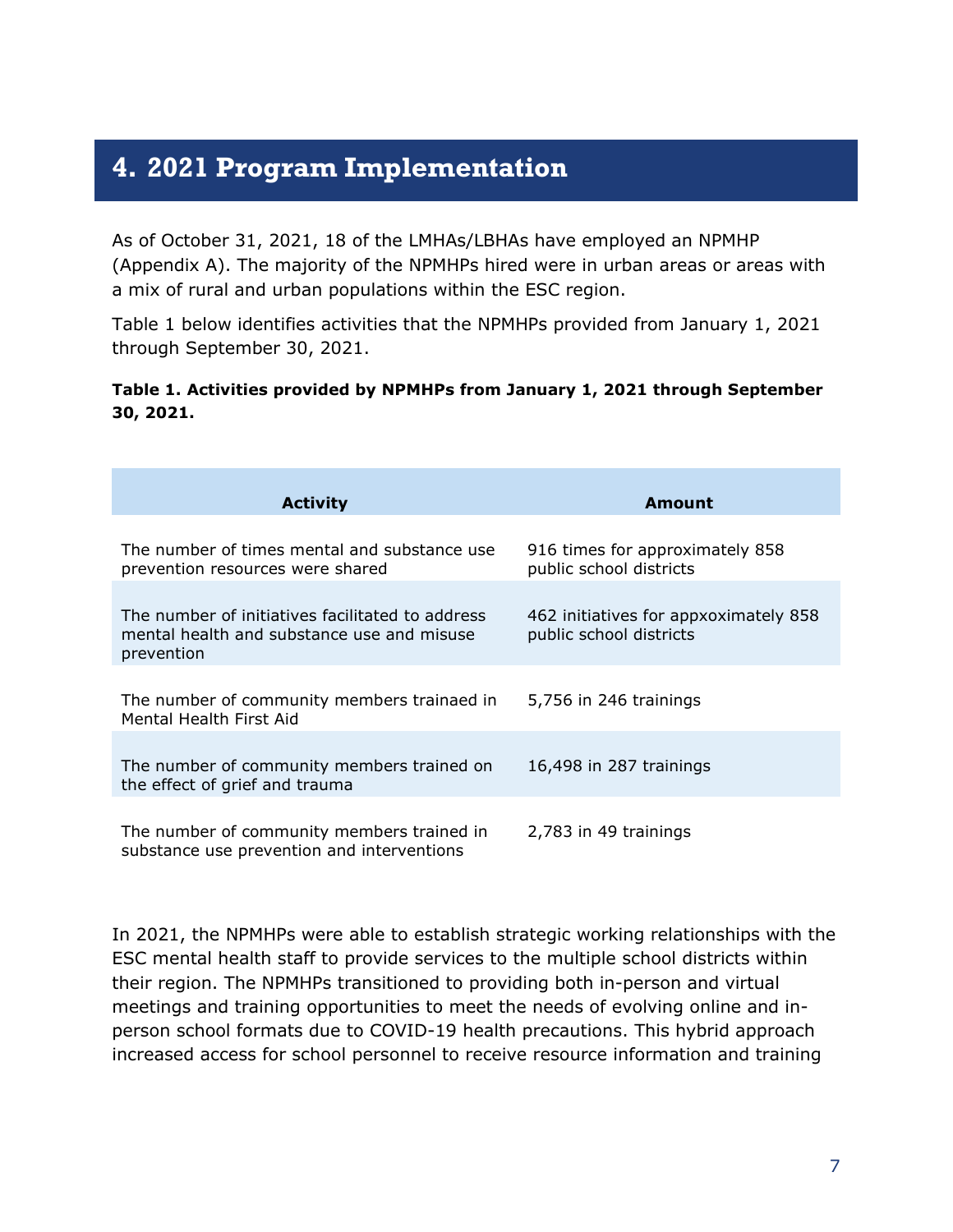related to Mental Health First Aid, grief and trauma, and substance use prevention, intervention, and recovery.

In addition to the outreach and trainings provided to school communities, many NPMHPs presented to different audiences about the successful partnerships they have established with schools and the benefits of their services.

In 2021, there were two key barriers impacting program implementation: 1) NPMHPs' access to training and 2) hiring challenges for certain LMHA/LBHAs. Because program funds were not specifically allocated for training, HHSC and the Texas Education Agency extended training resources to the NPMHPs at no cost. Some of the trainings include Trauma Sensitive Schools, the Road to Recovery, and PAX Good Behavior Game (substance use prevention). The LMHAs/LBHAs also provided funding to secure train-the-trainer opportunities for their NPMHP in Mental Health First Aid, Youth Mental Health First Aid, and Teen Mental Health First Aid.

To address hiring challenges, HHSC offered individualized support to the LMHAs/LBHAs that had not been able to hire a NPMHP due to workforce shortages in their areas. The key barrier identified was the lack of flexibility in licensure requirements of the NPMHP. The LMHAs/LBHAs, ESCs, and HHSC continued to work together to address challenges to support program implementation.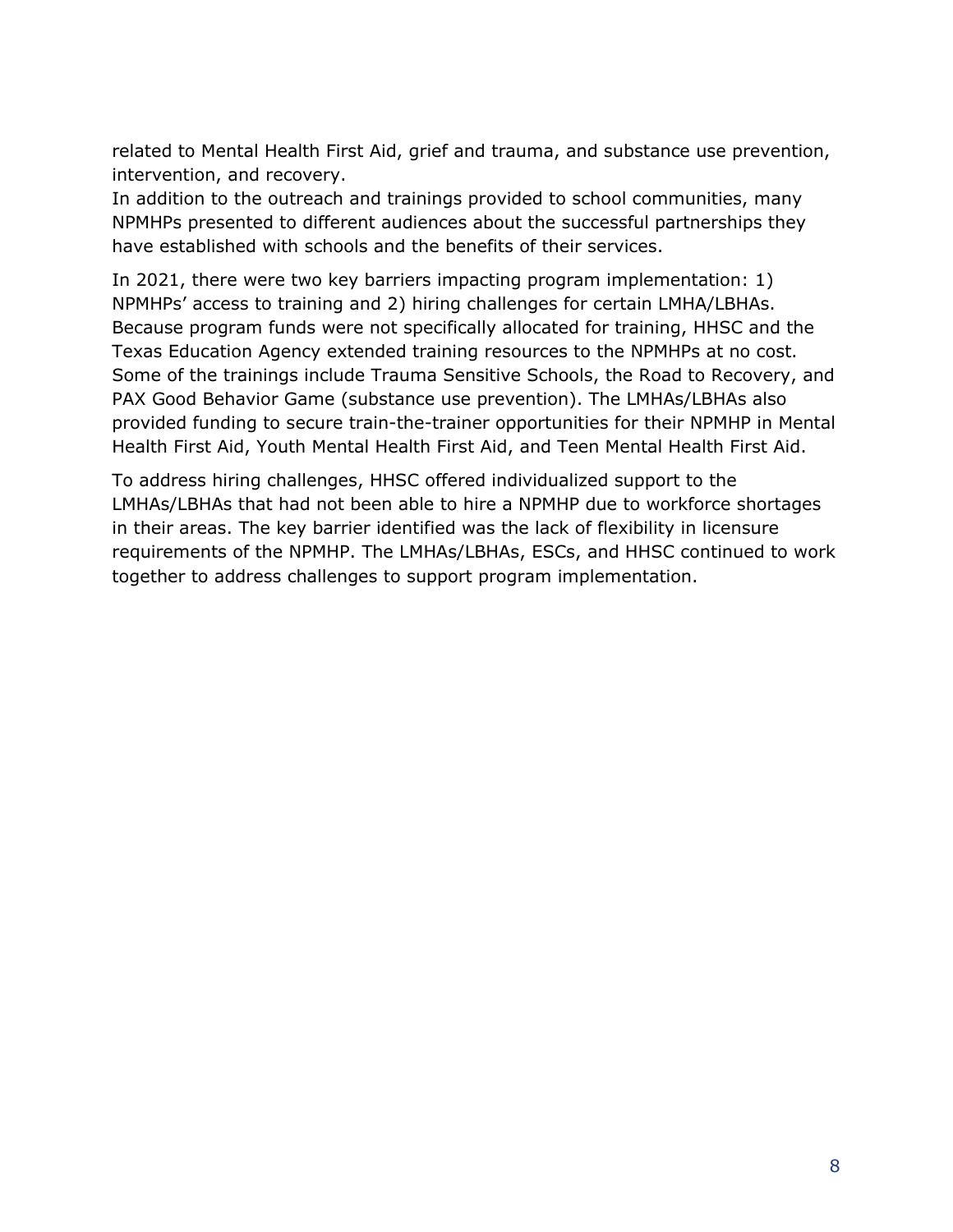## <span id="page-10-0"></span>**5. Conclusion**

NPMHPs create opportunities to raise awareness, increase knowledge, and build skills related to mental health and substance use and misuse prevention and intervention for school districts and school communities through effective collaborations between the LMHAs/LBHAs and ESCs. The NPMHPs worked with their local school districts to build relationships by sharing information, supporting initiatives, and providing necessary trainings that address the local community's needs. Successful implementation was exemplified by NPMHPs and ESCs establishing working relationships, and immediate implementation of trainings and outreach.

HHSC will provide ongoing support to the NPMHPs as the needs of school communities remain a priority for Texas. The continued partnerships between LMHAs/LBHAs, ESCs, local school districts, and HHSC will provide ongoing support to build the knowledge and skills to maintain strong, supportive schools and local communities across Texas.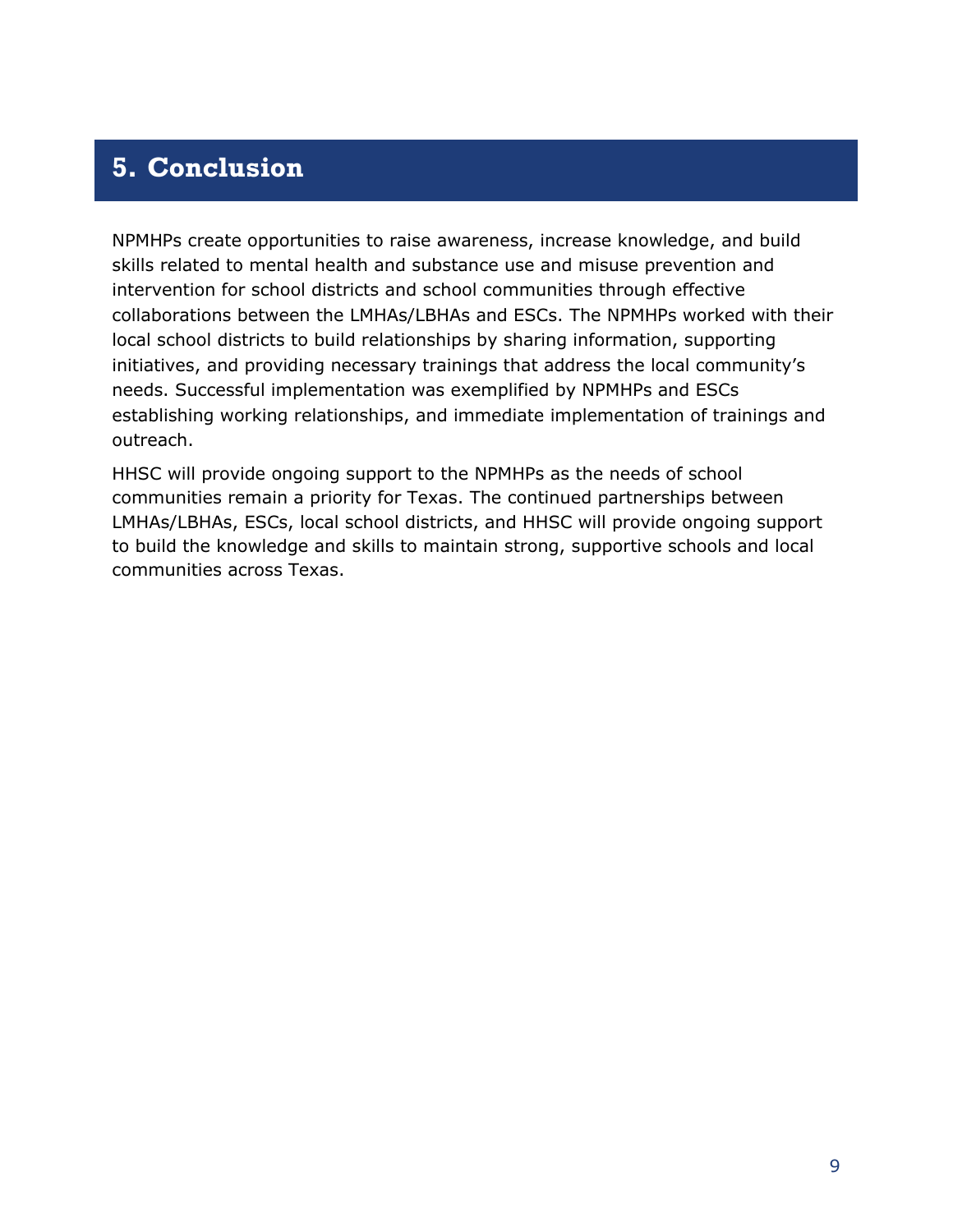# **List of Acronyms**

<span id="page-11-0"></span>

| <b>Acronym</b> | <b>Full Name</b>                            |
|----------------|---------------------------------------------|
| <b>ESC</b>     | <b>Education Service Center</b>             |
| <b>HHSC</b>    | <b>Health and Human Services Commission</b> |
| <b>LBHA</b>    | Local Behaivoral Health Authority           |
| <b>LMHA</b>    | Local Mental Health Authority               |
| <b>MOU</b>     | Memorandum of Understanding                 |
| <b>NPMHP</b>   | Non-Physician Mental Health Professional    |